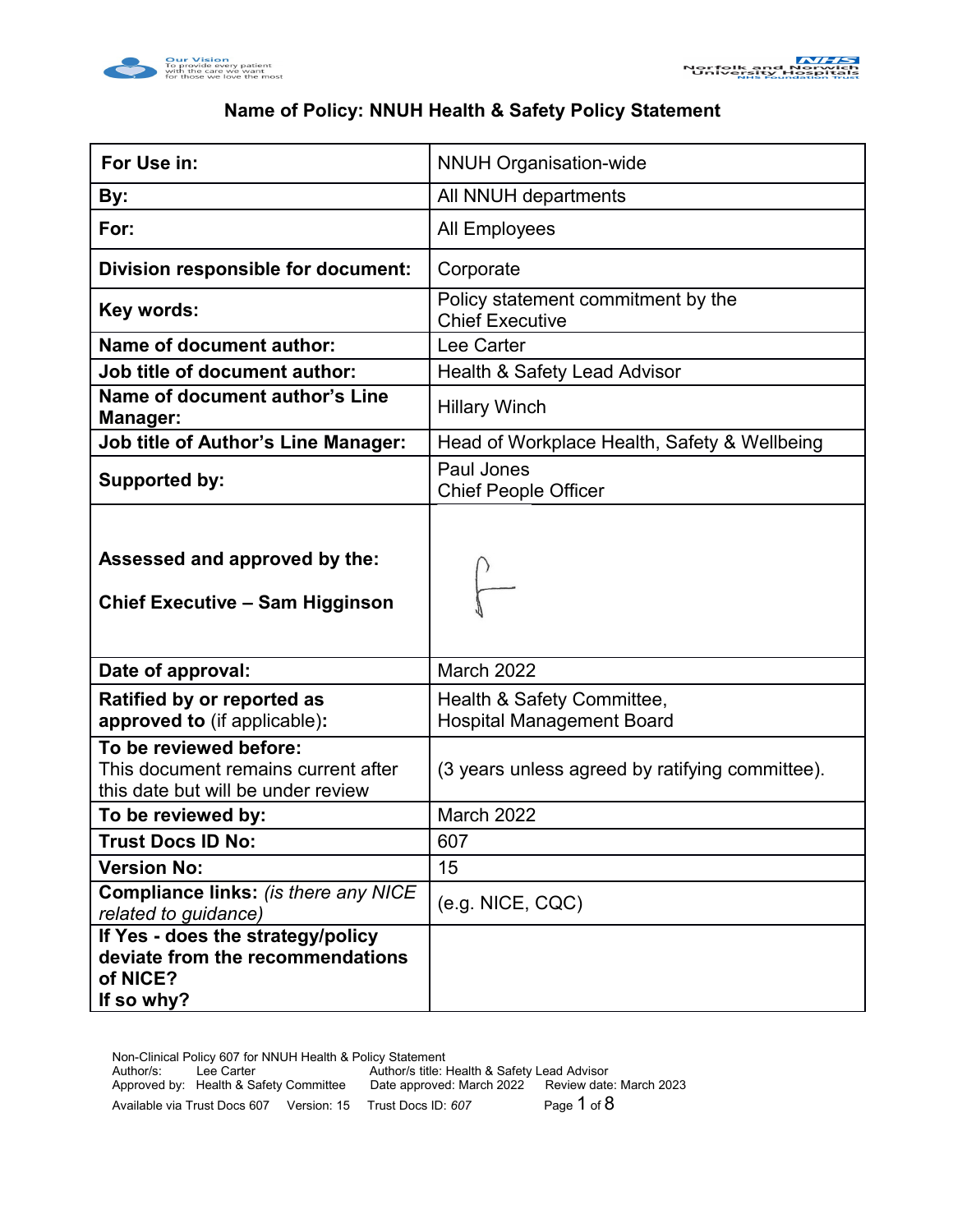## **Version and Document Control:**

| Version Number | Date of Issue | <b>Change Description</b>                  | <b>Author</b> |
|----------------|---------------|--------------------------------------------|---------------|
|                | 06/12/2011    | <b>Annual Review</b>                       | Lynne Ainge   |
| 2              | 14/02/2012    | <b>Annual Review</b>                       | Lynne Ainge   |
| 3              | 11/04/2013    | <b>Annual Review</b>                       | Lynne Ainge   |
| 4              | 13/03/2014    | <b>Annual Review</b>                       | Janis Baugh   |
| 5              | 28/04/2015    | <b>Annual Review</b>                       | Janis Baugh   |
| 6              | 24/06/2016    | <b>Annual Review</b>                       | Janis Baugh   |
| $\overline{7}$ | 27/04/2017    | <b>Annual Review -</b>                     | Janis Baugh   |
|                |               | Superseded                                 |               |
| 8              | 25/05/2017    | <b>Annual Review -</b>                     | Janis Baugh   |
|                |               | Superseded                                 |               |
| 9              | 31/05/2017    | <b>Final Annual Review</b>                 | Janis Baugh   |
| 10             | 02/05/2018    | Janis Baugh<br><b>Annual Review -</b>      |               |
|                |               | Superseded                                 |               |
| 11             | 24/05/2018    | <b>Final Annual Review</b>                 |               |
| 12             | 14/05/2019    | <b>Annual Review</b>                       | Janis Baugh   |
| 13             | 05/05/2020    | <b>Annual Review</b><br>Lee Carter         |               |
| 14             | 12/03/2021    | <b>Annual Review</b><br>Lee Carter         |               |
| 15             | 02/03/2022    | <b>Annual Review - Chief</b><br>Lee Carter |               |
|                |               | People Officer added to 6.                 |               |

## **This is a Controlled Document**

Printed copies of this document may not be up to date. Please check the hospital intranet for the latest version and destroy all previous versions.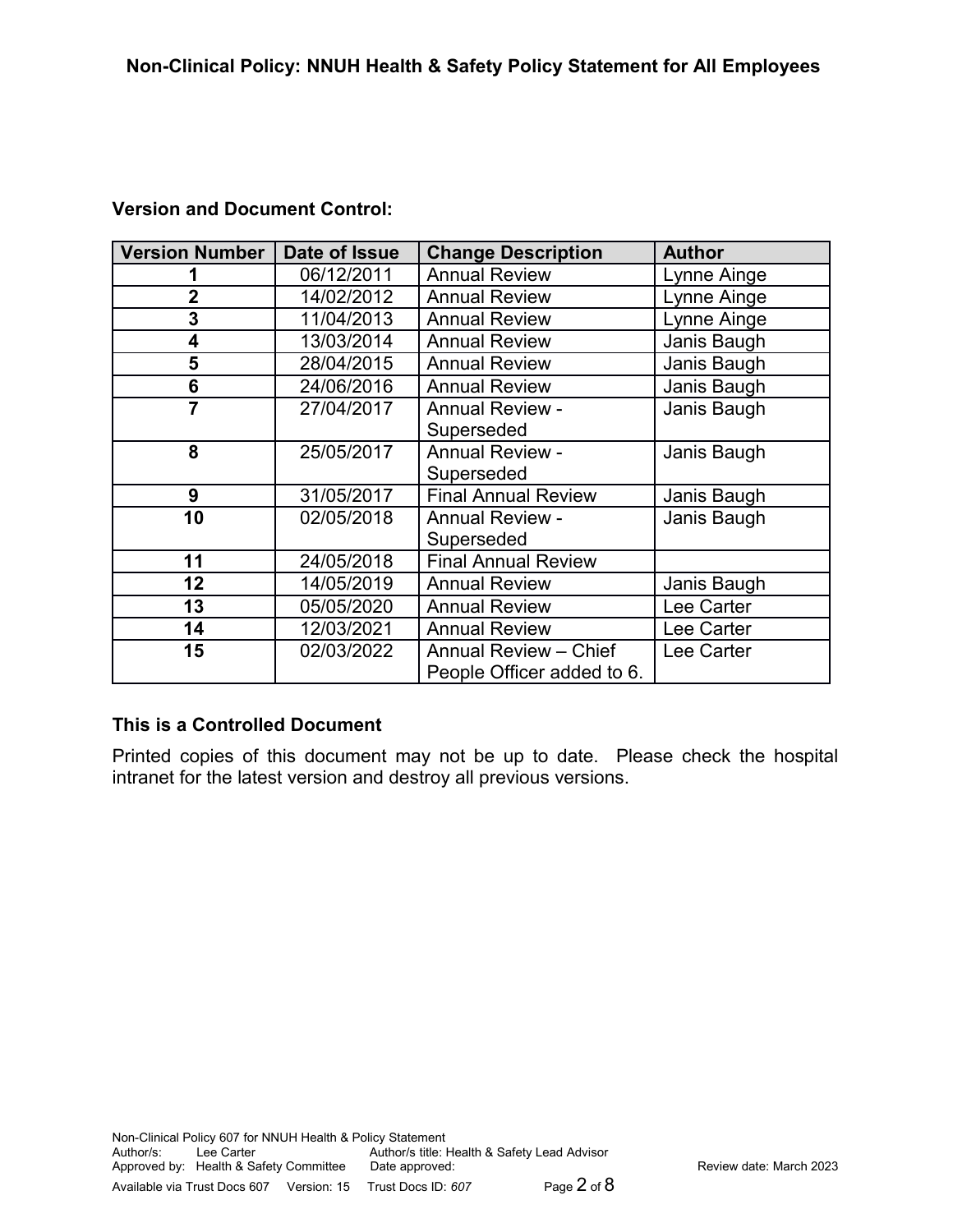#### **Contents**

| <b>Content:</b> | <b>Item</b>                                 | Page           |
|-----------------|---------------------------------------------|----------------|
| 1               | <b>Introduction</b>                         | $\overline{4}$ |
| $\overline{2}$  | <b>Purpose</b>                              | 4              |
| 3               | <b>Scope</b>                                | 4              |
| 4               | Aim                                         | 4              |
| 5               | <b>Definition</b>                           | $\overline{4}$ |
| 6               | <b>Duties</b>                               | $4-6$          |
| $\overline{7}$  | <b>Processes to be followed</b>             | $5-6$          |
| 7.1             | Annual report and performance               | 5              |
| 7.2             | Injuries, III health and legal claims       | 5              |
| 7.3             | Reducing risk                               | 5              |
| 7.4             | <b>Communicating Health and Safety</b>      | 5              |
| 7.5             | Health and Safety training                  | 6              |
| 7.6             | <b>Health and Safety Advisors</b>           | $5-6$          |
| 8               | <b>Development and Consultation Process</b> | 6              |
| 9               | <b>Audit / Monitoring Compliance</b>        | 6              |
| 10              | <b>Supporting References</b>                | 6              |
| 11              | <b>Associated Documentation</b>             | 6              |
| 12              | <b>Equality Impact Assessment</b>           | 6              |
| 13              | <b>Appendices</b>                           | $\overline{7}$ |
|                 | Appendix 1                                  |                |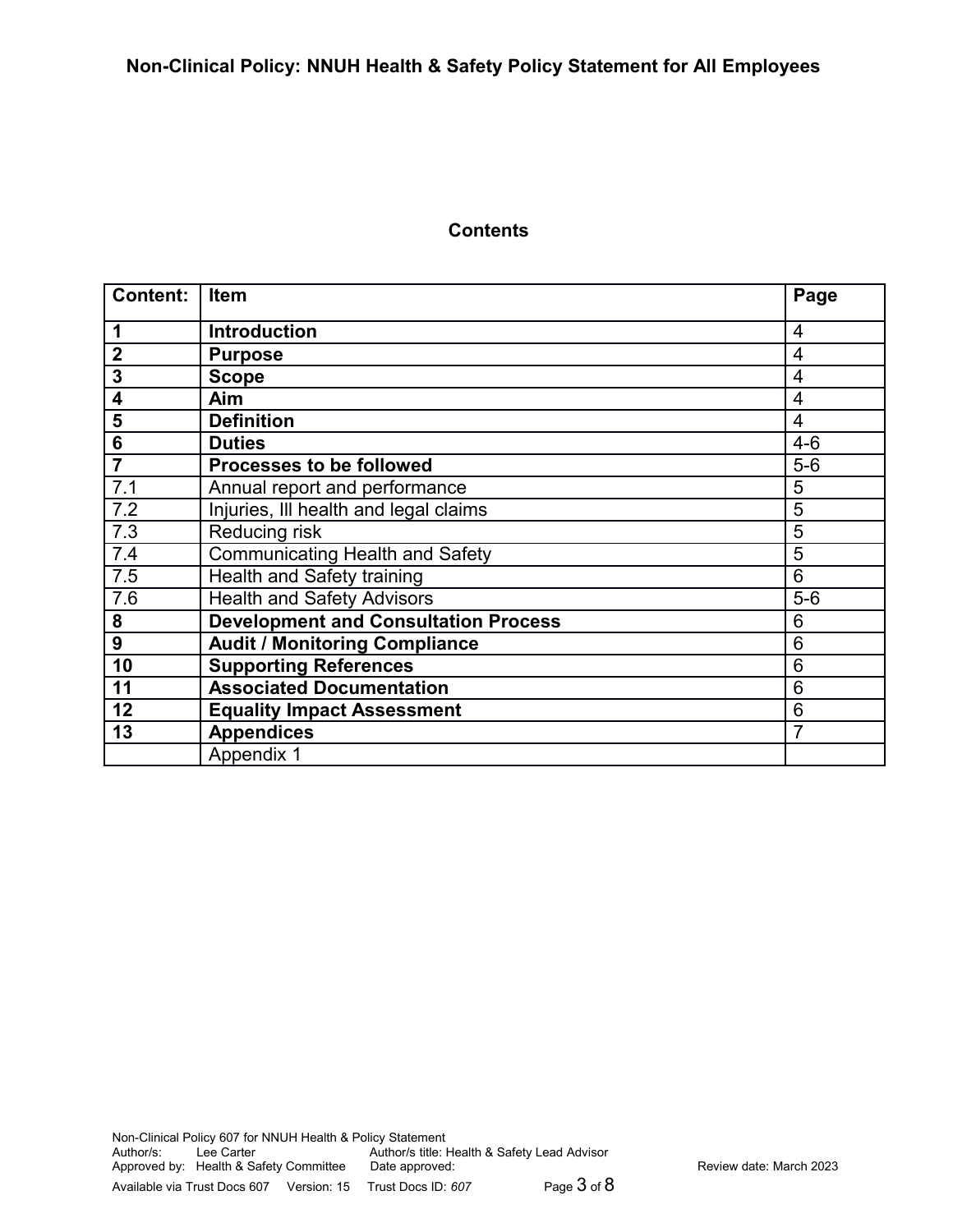## **1. Introduction**

### **The vision statement of the Trust:**

### *"To provide every patient with the care we want for those we love the most"*

Alongside this is an equal commitment for the Trust to look after the health and safety of all employees and any others who may be affected by the Trust's activities.

#### **2. Purposes**

This policy statement confirms that the Chief Executive acknowledges responsibility for health and safety for all employees of the Norfolk and Norwich University Hospital NHS Trust.

#### **3. Scope**

This policy statement applies to all staff.

#### **4. Aim**

The aim of this policy statement is to ensure that a health and safety culture is maintained to the highest level throughout the Trust. Health & Safety subject specific policies are in place to ensure NNUH meets it's legal obligations and are available on 'Trust Docs'.

#### **5. Definition**

This policy statement is regarded as 'Organisation-wide'.

#### **6. Duties**

The Chief Executive has overall workforce responsibility for health and safety but has assigned the Chief People Officer with the responsibility of co-ordinating health and safety within the organisation.

#### **The Trust:**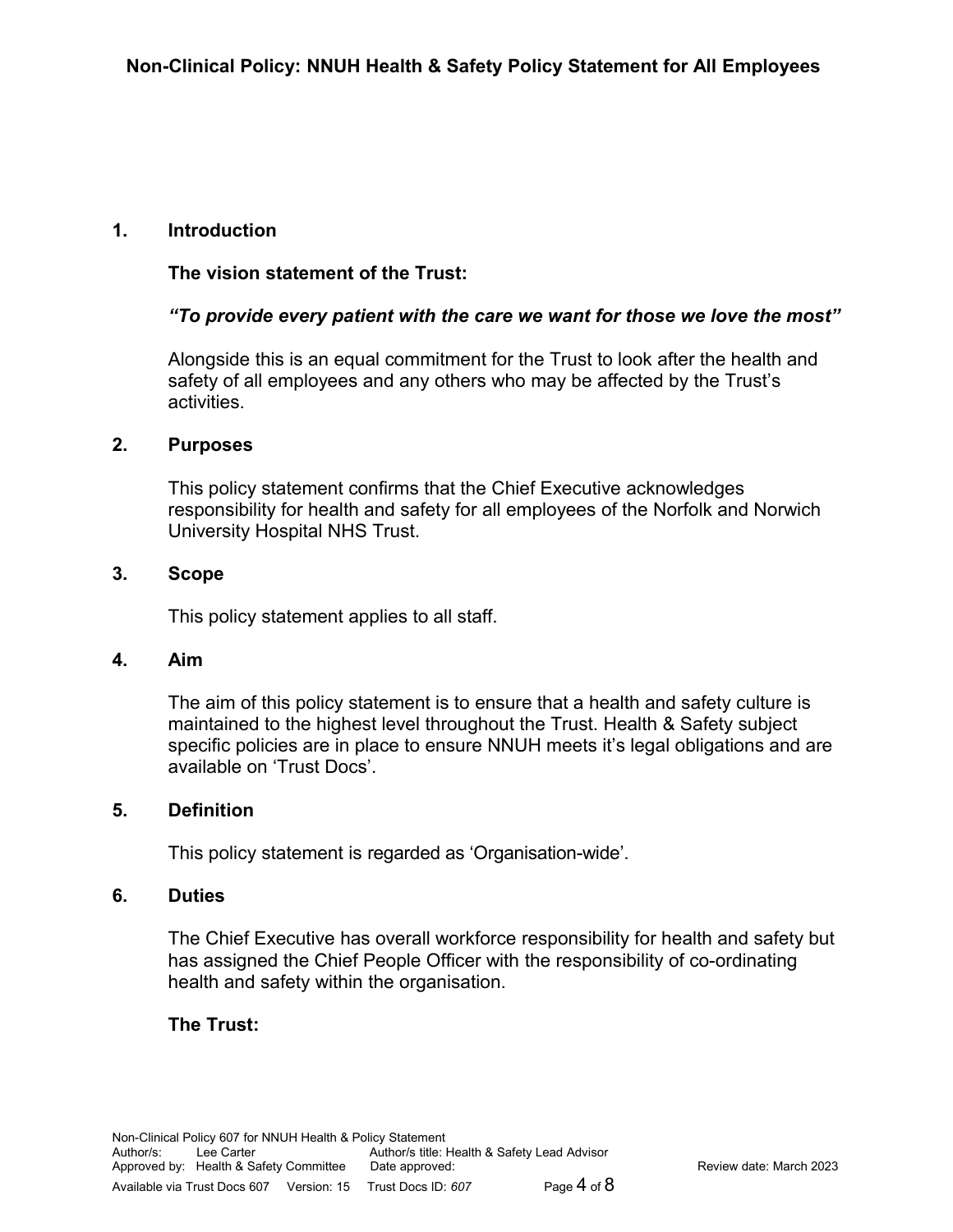## **Non-Clinical Policy: NNUH Health & Safety Policy Statement for All Employees**

• Recognises that people are a key resource within the organisation and as such protecting their health and safety is paramount. Without the contribution from employees to the implementation of health and

safety policy and procedures, the expected standards would not be achieved.

- Will continue to attain the highest level of health and safety performance by progressive improvements of those issues outlined in the objectives and action plan. Compliance with legal requirements will be the minimum level of achievement that will be acceptable.
- Recognises that accidents, incidents and ill health can arise from the actions of individual staff members but could also be as a result of failings in management controls. The Trust will investigate accidents, incidents and work-related conditions affecting health, primarily to prevent recurrence and to ensure that the Trust's management controls remain effective.
- Considers the assessment of foreseeable risks and the establishment of appropriate risk control measures as fundamental to controlling workplace hazards and achieving best practices.

#### **7. Processes to be followed:**

The Trust will ensure that:

- 7.1 An annual review of health and safety performance will be reported to Health and Safety committee by Health and Safety Lead Advisor and included in the Trust Annual Report.
- 7.2 Divisional action plans will be identified at governance, risk and health and safety committee meetings and will contribute to service delivery by reducing injuries, ill health, legal claims and damage to property and equipment. The cost-effective management of health and safety is as essential as all other service objectives.
- 7.3 Risks which are more specific to healthcare will be highlighted and adequately addressed in order to reduce the impact of these risks to as low as reasonably practicable. These include manual handling, violence and aggression, needlestick injuries and slips, trips and falls.
- 7.4 Effective communication systems are in place to impart information on health and safety matters. The Trust understands the importance of consulting with employees and will support the appointment of suitable and sufficient employee representation with regard to health and safety.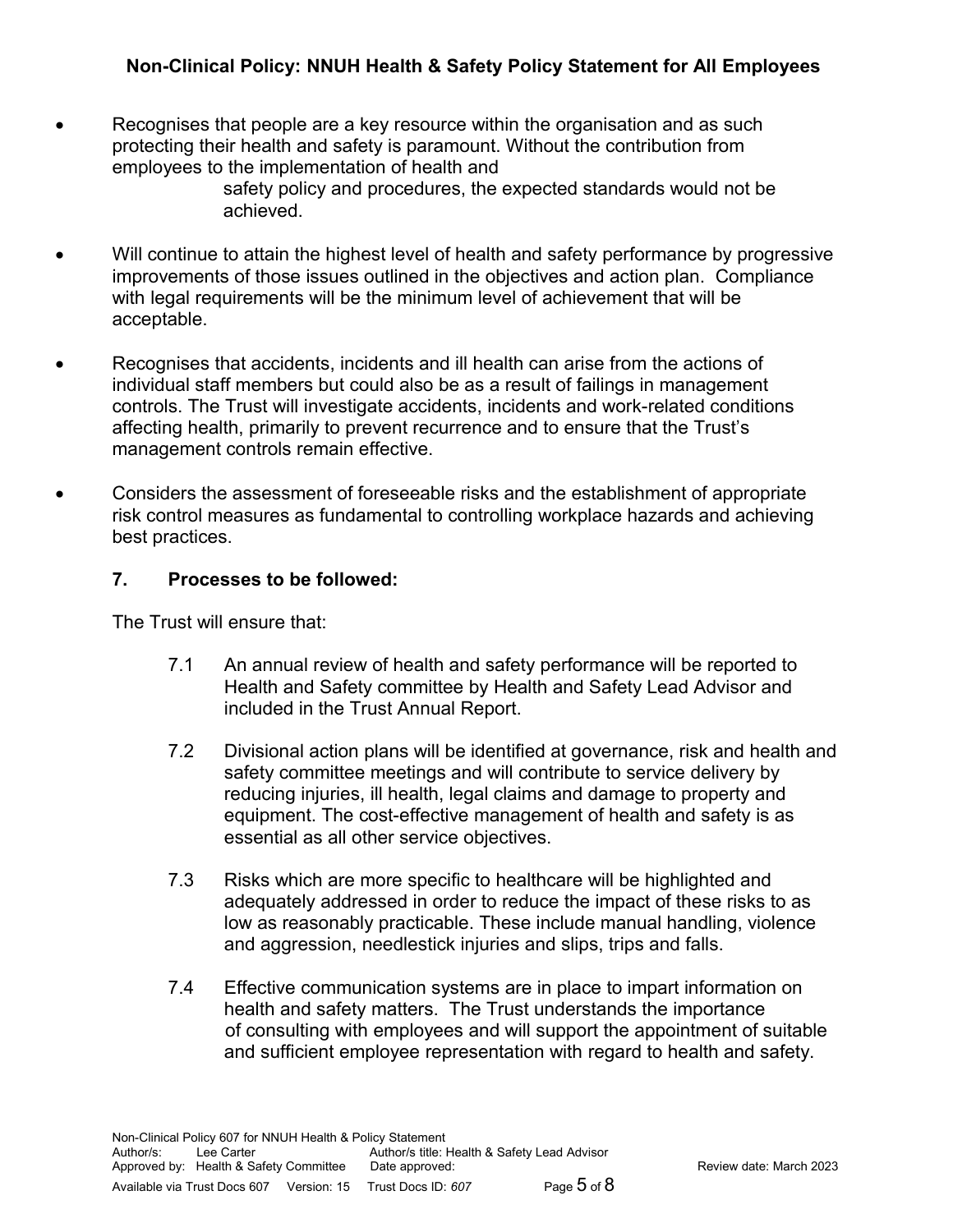- 7.5 Sufficient health and safety training and supervision is provided to ensure that employees are competent to work safely.
- 7.6 Adequate financial and physical resources for the implementation of this policy and for pursuing progressive improvements in health and safety performance are provided. This includes ensuring the provision of any necessary expert advice from Trust's appointed Health and Safety Advisors and other experts if and when required.

# **8. CONSULTATION PROCESS**

This policy statement will be approved by the Chief Executive and Health and Safety Committee prior to publishing on Trust Documents.

# **9. MONITORING COMPLIANCE**

Not applicable.

# **10. SUPPORTING REFERENCES**

Not applicable.

# **11. Associated Documentation**

Not applicable

# **12. EQUALITY IMPACT ASSESSMENT**

This policy statement has been screened to determine equality relevant for the following Equality Group; race, gender, age, sexual orientation and religious groups.

Refer Appendix 1.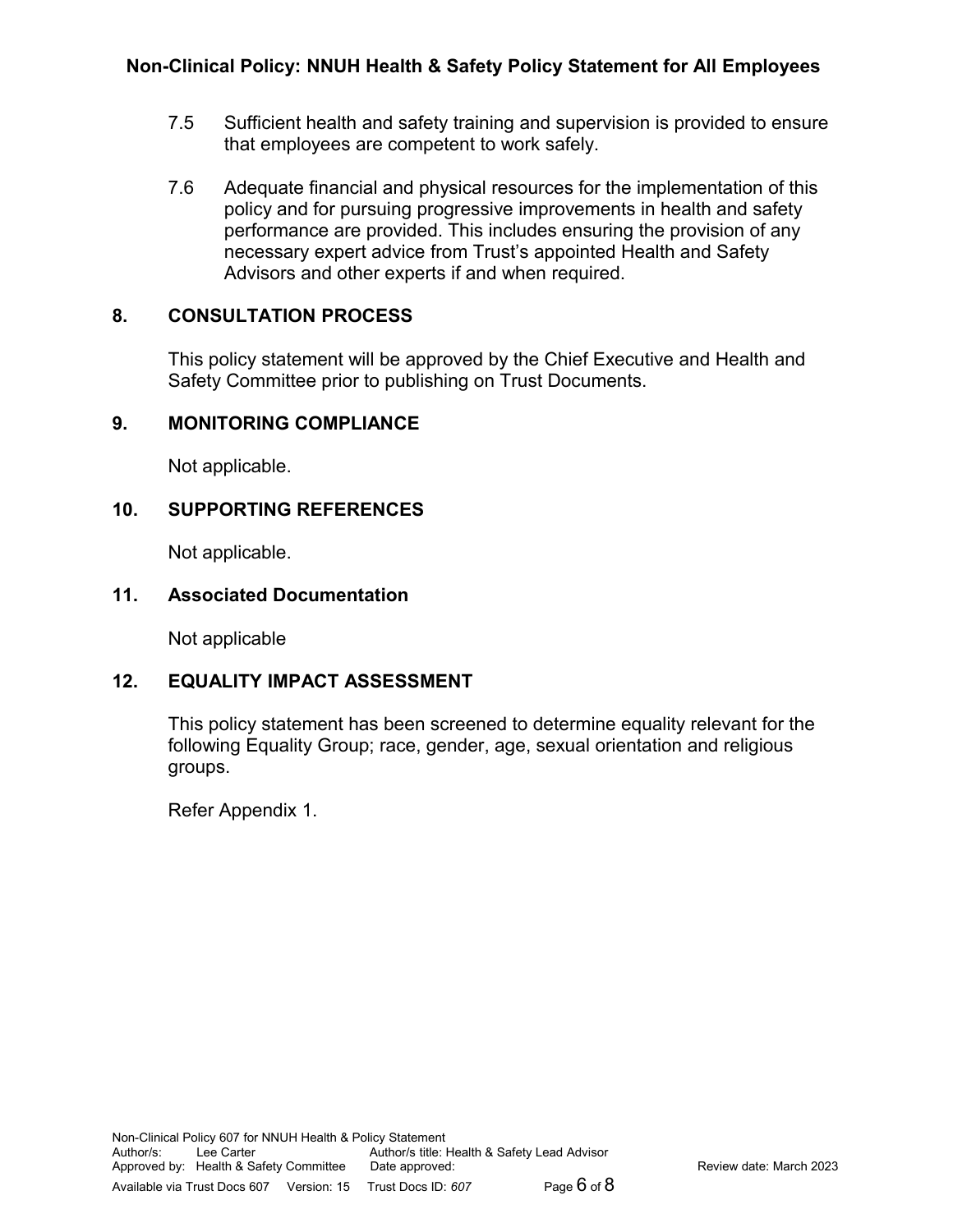## **Equality Impact Assessment Initial Screening Form**

| Name of the Policy or Function/Service: HEALTH AND SAFETY POLICY STATEMENT |           |                       |                 |                          |
|----------------------------------------------------------------------------|-----------|-----------------------|-----------------|--------------------------|
| Type of function or policy                                                 |           | Existing $\checkmark$ | Proposed $\Box$ |                          |
| <b>Division</b>                                                            | Corporate |                       | Department      | <b>Health and Safety</b> |
| Name of person<br>Lee Carter<br>completing form                            |           | Date                  | March 2022      |                          |

| <b>Equality Area</b>            | Potential<br>Negative Impact | Impact<br>Positive Impact | Which groups are<br>affected | Full Impact Assessment<br>Required<br>YES/NO |
|---------------------------------|------------------------------|---------------------------|------------------------------|----------------------------------------------|
| Race                            | Nil                          | Nil                       | Staff                        | <b>No</b>                                    |
| Pregnancy &<br>Maternity        | Nil                          | Nil                       | Staff                        | $\overline{No}$                              |
| Disability                      | $N$ il                       | Nil                       | Staff                        | $\overline{No}$                              |
| Religion and beliefs            | $\overline{N}$               | $\overline{N}$            | Staff                        | No                                           |
| Sex                             | $\overline{N}$               | $\overline{Nil}$          | Staff                        | $\overline{No}$                              |
| Gender reassignment             | Nil                          | Nil                       | Staff                        | $\overline{N}$                               |
| Sexual<br>Orientation           | Nil                          | $\overline{\text{Nil}}$   | Staff                        | $\overline{N}$                               |
| Age                             | Nil                          | Nil                       | <b>Staff</b>                 | No                                           |
| Marriage & Civil<br>Partnership | $N$ il                       | Nil                       | <b>Staff</b>                 | $\overline{No}$                              |

 A full assessment will only be required if: The impact is potentially discriminatory under the general equality duty

 Any groups of patients/staff/visitors or communities could be potentially disadvantaged by the policy or function/service